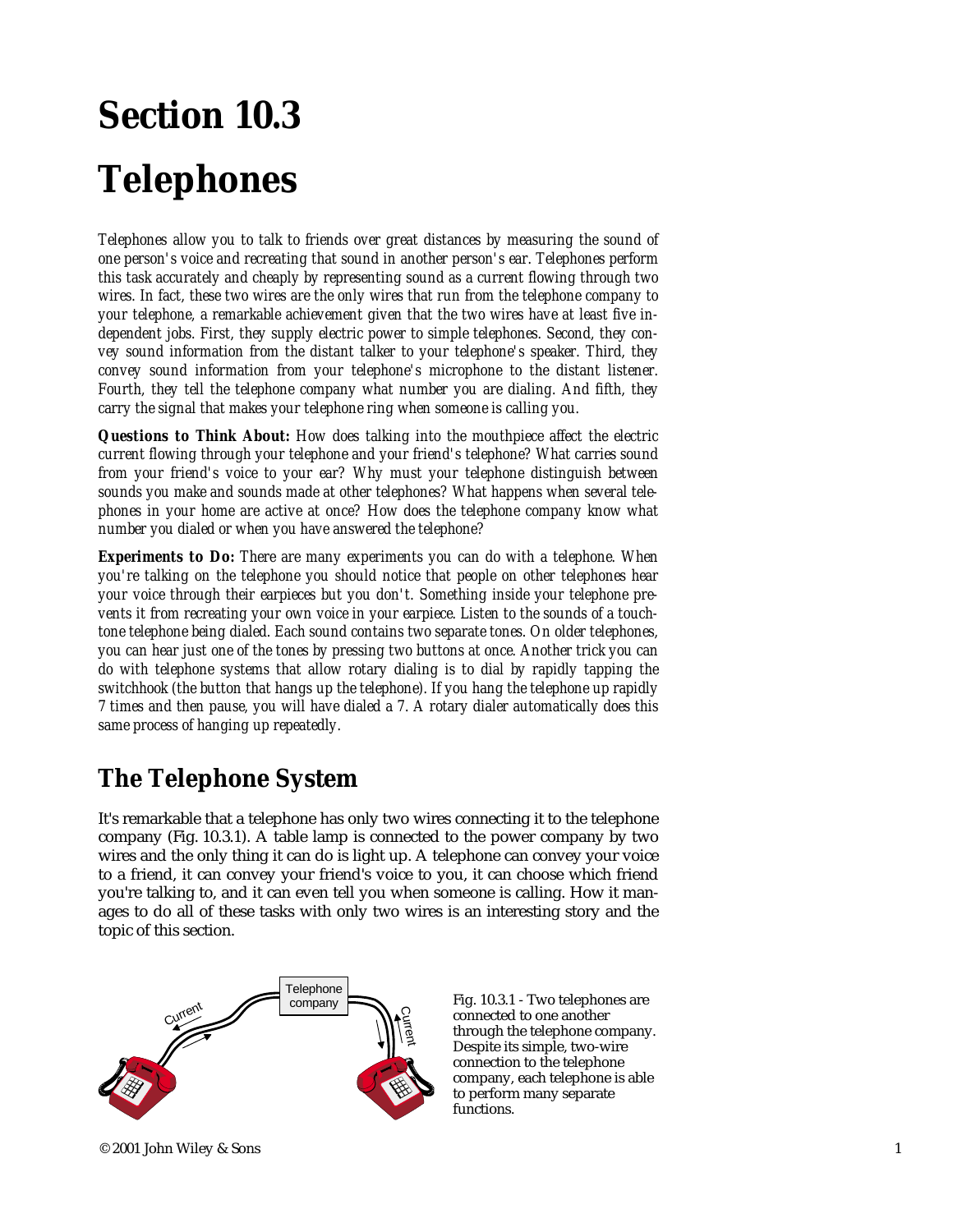Fig. 10.3.2 - A telephone system with two connected telephones. The telephone company pumps a steady current through both telephones. As someone talks, their microphone alters the pattern of current flow and their voice is heard in the speakers.







Fig. 10.3.3 - (*a*) In a parallel circuit, the current is shared by two devices. (*b*) In a series circuit, all of the current flows first through one device and then through the second.

Figure 10.3.2 is a block diagram of the telephone system that allows two people to talk to one another by telephone. Each telephone is connected to a pair of wires that meet at the telephone company. If there were a third telephone present, either at the same site as one of these two telephones or at a third site for a conference call, then it would just share those same two wires again.

This arrangement for the telephones, in which they share a current among them, is called a parallel circuit. An example of a simple parallel circuit appears in Fig. 10.3.3*a*. In a parallel circuit, the current is shared between two or more devices and they all experience the same voltage drop. How that current is shared depends on their individual resistances. A device with a low resistance receives more of the current than one with a high resistance. In a series circuit (Fig. 10.3.3*b*), the current flows sequentially through the devices and each experiences its own voltage drop. Which one experiences the largest voltage drop also depends on their individual resistances. A device with a low resistance experiences a smaller voltage drop than one with a high resistance.

Power for the telephone conversation is provided by the telephone company, which sends current through both telephones in parallel and receives that current back from both telephones. Because the telephones share the current, when one telephone begins to carry more current, the other begins to carry less.

To make the telephone system work, the telephone company sends a steady current through the telephones. No matter what happens to those telephones during the conversation, the total current passing through them remains the same.

The telephone company maintains this constant current with the help of the coils shown in Fig. 10.3.2. Each coil consists of an insulated wire wound around a soft iron core (Fig. 10.3.4). When current flows through the wire coil, the core is magnetized and contains magnetostatic potential energy. This potential energy allows the coil to respond to changes in current. If the current through the coil decreases, the magnetic field begins to decrease and creates an electric field. This electric field does work on the current, acting to increase it. If the current through the coil increases, the magnetic field begins to increase and this, too, creates an electric field. Now the electric field does negative work on the current, acting to decrease it.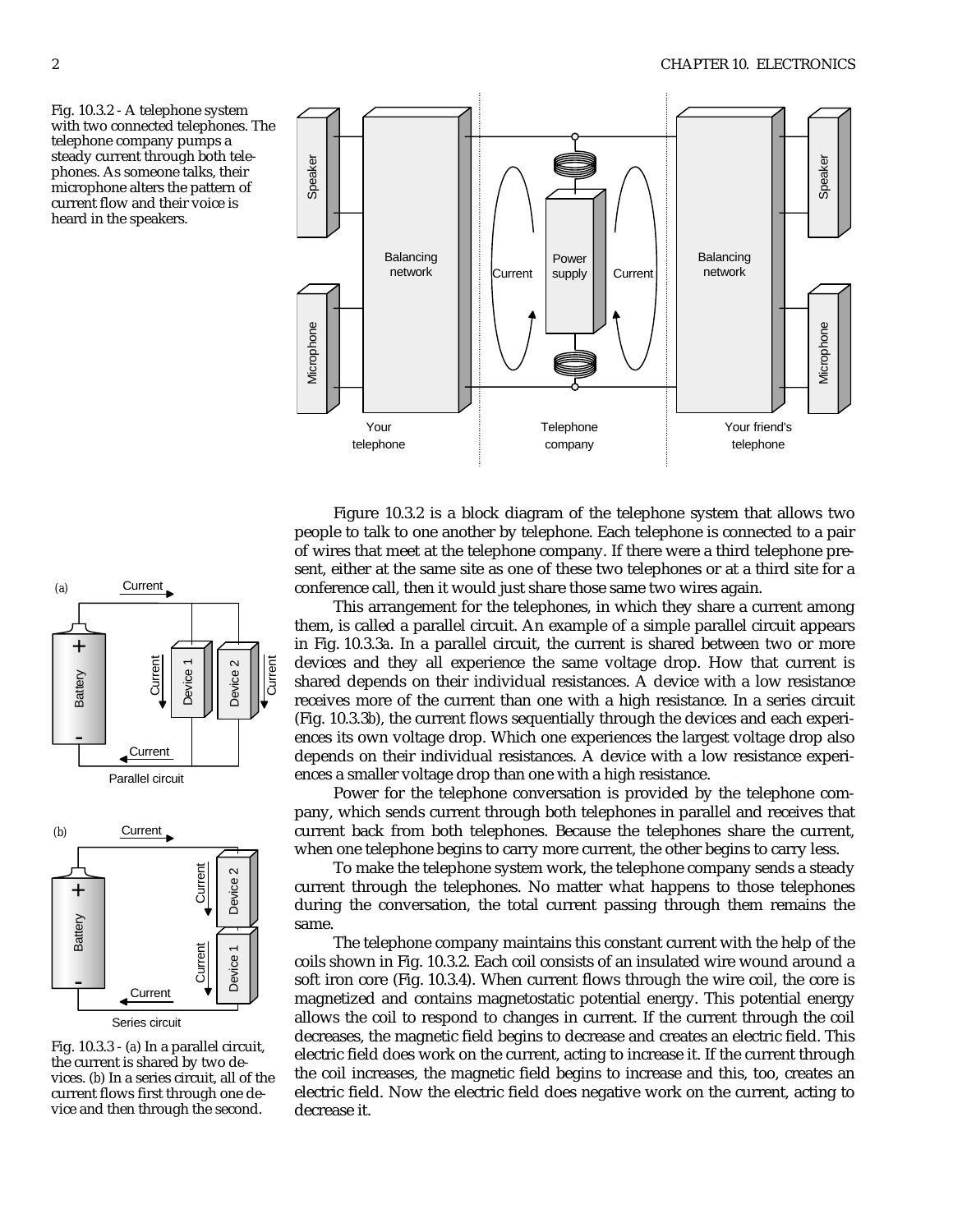The coil thus opposes changes in current and naturally regulates its flow. It's relatively hard to start or stop the current passing through such a coil. This sort of coil is called an **inductor**. The two inductors at the telephone company make sure that the total current flowing through the telephones doesn't change.

However, the coils don't stop one telephone from changing its share of the current. When you talk into the mouthpiece, the sound of your voice changes the amount of current flowing through your telephone. Whenever the current through your telephone increases, the current through your friend's telephone decreases and vice versa. These changes in current through your friend's telephone cause it to reproduce the sound of your voice in your friend's ear.

#### **CHECK YOUR UNDERSTANDING #1: Watch the Sparks Fly**

Many devices, including electric motors, contain electromagnets. Why is it that when you turn off an electric motor, the switch often sparks as it breaks the connection; as though the current doesn't want to stop flowing?

## **Telephone Microphones**

A basic telephone consists of a microphone, a speaker, and a simple electronic network that improves the behavior of the telephone. It also has a system for dialing and a bell to announce an incoming call. Modern telephones often contain sophisticated electronic devices, such as audio amplifiers, radio transmitters and receivers, lights, and audio recorders, but the basic concepts are still the same.

When you talk into the microphone, it changes the amount of current flowing through the telephone. In older telephones, the microphone contains a small canister of carbon granules between two metal sheets (Fig. 10.3.5). Since carbon conducts electricity somewhat, the microphone is a resistor. Current from one metal sheet flows to the other sheet over a circuitous path through the granules.

The more tightly packed the carbon granules, the more they touch one another and the more direct the current path becomes. Compression causes the carbon microphone's electric resistance to decrease. Expansion causes it to increase. As you talk into the microphone, the air pressure fluctuations in your voice alternately compress and expand the granules and make the resistance of the microphone fluctuate up and down. Because the microphone is connected between the two telephone wires, this fluctuating resistance causes a fluctuating current to flow through the telephone. Since all of the telephones in the parallel circuit share the same current, talking into the microphone of one telephone changes the currents flowing through each of the other telephones.

In more modern telephones, more sophisticated electronic microphones and amplifiers have replaced the carbon microphone. There are literally dozens of types of microphones but the most popular one for telephones is the electret microphone. An **electret** is a thin insulating film that has charges permanently trapped in its surfaces. One surface is positively charged and the other surface is negatively charged—the film is electrically polarized. Although this charge separation slowly disappears, it takes hundreds or even thousands of years to vanish.

In an electret microphone, the electret film is drawn taut like the head of a drum and is suspended just above a metal surface. As you talk into the microphone, pressure fluctuations in the air distort the electret film up and down, and it moves toward and away from the metal surface below it. Charges in the metal surface experience fluctuating forces as the polarized electret moves back and forth. As a result of these forces, current flows alternately toward and away from the metal surface through a wire that touches it.



Fig. 10.3.4 - (*a*) An inductor is a coil of wire that often contains a core of soft magnetic material such as iron. (*b*) In a schematic diagram, an inductor is represented by this symbol.



Fig. 10.3.5 - The carbon microphone of an older telephone contains carbon granules between two metal sheets. One of the sheets is a thin diaphragm that pushes and pulls on the granules as you talk and causes the microphone's resistance to fluctuate up and down.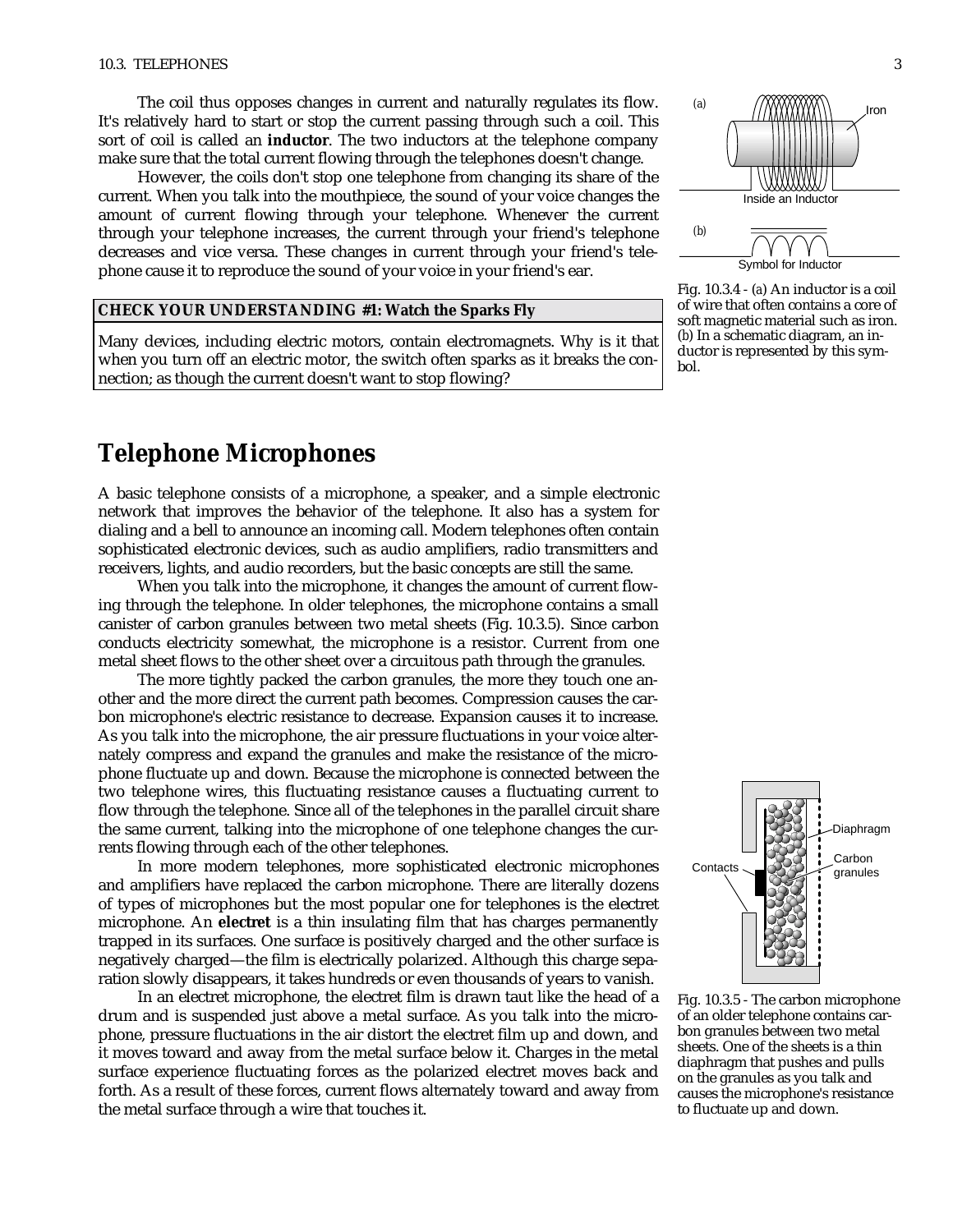The fluctuating current from the metal surface is extremely small, so the electret microphone includes a built-in preamplifier. This preamplifier is usually a single semiconductor chip containing all of the transistors, resistors, and capacitors needed to form a complete amplifier. Because it contains many components, already interconnected to form an entire electronic device, this chip is called an **integrated circuit**. The chip begins as a wafer of pure silicon, which is chemically modified to create n-type and p-type regions, oxidized to create insulating quartz regions, and coated with aluminum to create microscopic wires and surfaces. The individual components are created and shaped using photolithographic techniques.

Electret microphones can be extremely small, often smaller than a shirt button. A telephone using an electret microphone can be much more compact than one using a carbon microphone. However, a telephone with an electret microphone must still make sure that talking into the microphone causes the current flowing through the telephone to vary. That fluctuating current is what allows all the other telephones to reproduce the sound.

#### **CHECK YOUR UNDERSTANDING #2: Many Pieces are Better than One**

Why does a carbon microphone use carbon granules rather than a solid piece of carbon?

## **Telephone Speakers and the Balancing Network**

When the current through the telephone changes, the telephone's speaker creates sound. The speaker is a device that converts an electric current into pressure fluctuations in the air. A conventional speaker pushes and pulls on the air with a paper or plastic membrane, usually in the form of a cone (Fig. 10.3.6). The cone is driven in and out by the electric current through the telephone. Of course, this sound generation process requires a conversion of electric power into mechanical power. The speaker performs this conversion using electromagnets.

The speaker contains a permanent magnet that's fixed to the back of the speaker so that it's immobile. It also has a mobile coil of wire that becomes a magnet when current flows through it. The permanent magnet and the coil are arranged so that they attract one another if current flows one direction through the coil and repel one another if the current is reversed. When an alternating current flows back and forth through the coil, the coil is alternately attracted to the permanent magnet and repelled from it.

The speaker coil is attached to the speaker cone so that the two move together. The cone is loosely supported by the speaker's frame only at its periphery. The coil and cone have very little mass so that they accelerate in and out very easily. Their main resistance to motion is the air itself. As the cone moves out, it compresses the air in front of it and as it moves in, it rarefies the air in front of it. When it moves in and out rapidly, it produces sound.

The speaker does a good job of converting an electric current representing sound into actual sound. The compressions and rarefactions of the air that it produces are very closely related to the current fluctuations passing through it. Unfortunately, speakers aren't perfect. A small speaker can follow the electric current very well, even at quite high frequencies. But it has difficulty moving the large amounts of air needed to create reasonable volume at very low frequencies. A large speaker can move enough air to have decent volume at low frequencies but it's too massive to respond quickly enough to produce high frequencies. A telephone can live with these limitations and uses a single small speaker to reproduce sound. However good audio speaker systems employ several different



Fig. 10.3.6 - A speaker converts electric power into sound by moving a paper or plastic membrane. This speaker cone is driven back and forth by magnetic forces between a fixed permanent magnet and a current-carrying coil of wire on the cone.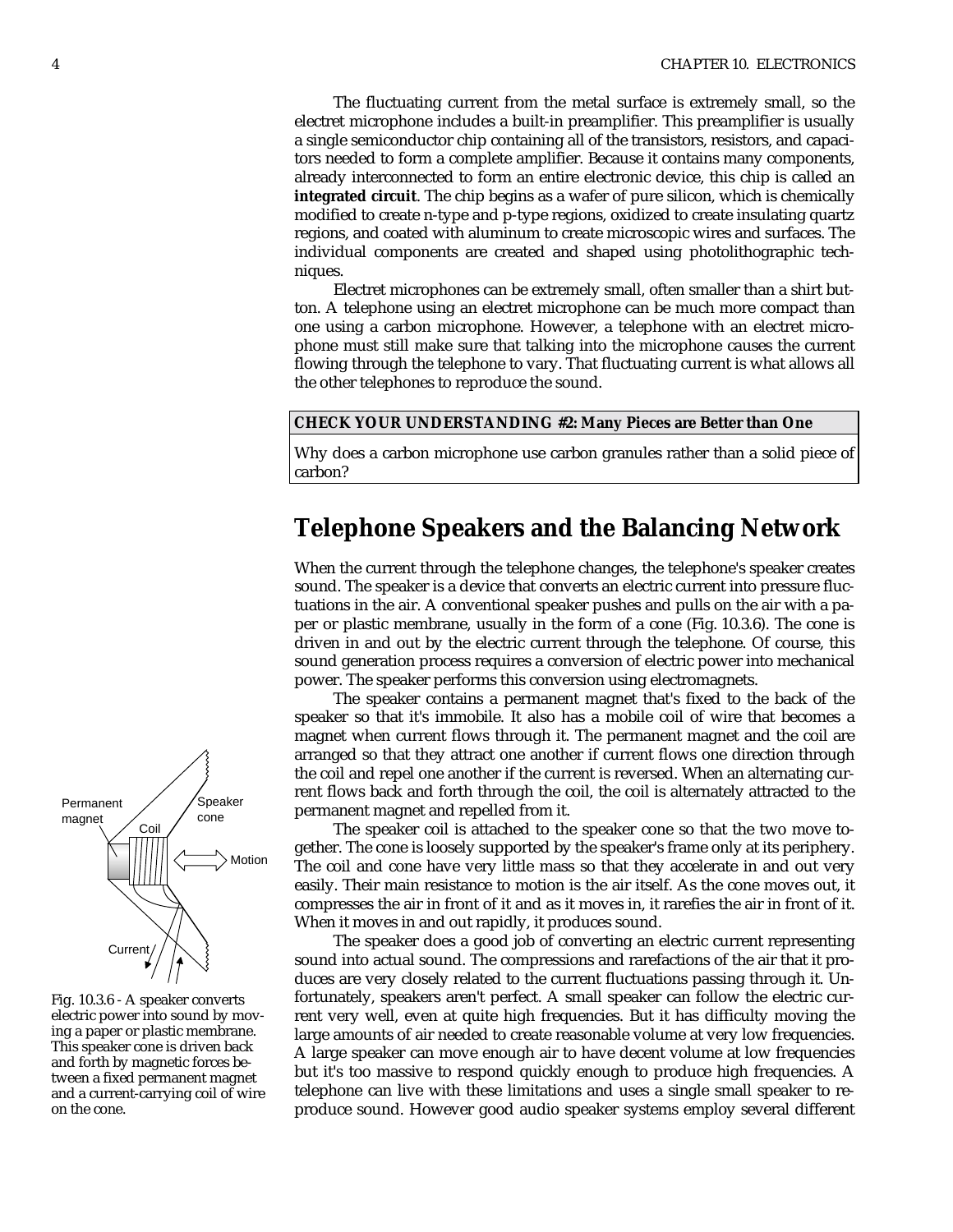speakers of different sizes so that they can share the task of producing the sound. Small speakers are used to produce high frequencies and large speakers are used to produce low frequencies.

Any particular speaker also has a limit to how much sound it can produce. The speaker cone can only move so far and so fast, and the speaker coil can only tolerate so much current. If you put too much current through the speaker coil, the coil and cone will move to the limit of their motion and stop. Like a spring that's stretched too far, the cone can't travel any further. When it reaches this point, the speaker cone no longer follows the audio signal accurately and the sound becomes distorted. If the current through the coil increases further, the coil will become very hot and may burn up. It will behave just like an incandescent light bulb.

The current passing through the telephone also passes through the telephone's speaker coil. As the current through the telephone fluctuates up and down, so does the current through the speaker coil and the speaker creates sound. Since talking into the microphone of any telephone causes the current in each telephone to fluctuate, it also causes the speaker in each telephone to create sound.

In principle, talking into your own telephone microphone should cause the speaker of your telephone to reproduce your voice, too. However, this effect is undesirable because it would affect your speech. If you were to hear the full audio signal from your voice through your own speaker, you would think you were talking too loudly and you would unconsciously start to talk more softly.

The sound you hear in your telephone speaker when you talk into your telephone microphone is called **sidetone**. Each telephone contains a balancing network that reduces sidetone. This network is usually a simple collection of electronic components that detects audio signals created by the telephone's microphone and keeps them from causing current changes in the telephone's speaker. The balancing network reduces the extent to which audio signals from your microphone affect your speaker so that you aren't fooled into talking too quietly.

#### **CHECK YOUR UNDERSTANDING #3: Current Comes and Goes**

Why are there two wires connecting your sound system to each of its speaker cabinets?

## **The Bell**

When you aren't using your telephone, you usually hang it up. This action electrically disconnects the microphone and the speaker from the two telephone wires. But it also connects one other component of the telephone to the wires: the bell or its equivalent. The bell is a device that responds to an alternating current sent through the two telephone wires by the telephone company when a call is coming in. While the voltages present on the telephone wires during a conversation are small and safe, the voltages used to drive current through the bell are large enough to give you a mild shock if you touch both wires while the bell is ringing.

A real telephone bell uses this alternating current to energize an electromagnet (Fig. 10.3.7). One end of the electromagnet becomes a north pole and the other a south pole. Each time the current reverses, so do the poles of the electromagnet.

Situated between the two poles is an iron clapper. The clapper is magnetized by a small permanent magnet attached to its base so that it's attracted toward north poles and repelled by south poles. The electromagnet attracts the



Fig. 10.3.7 - In the bell, an alternating current magnetizes an iron armature that pushes and pulls on the clapper of the bell.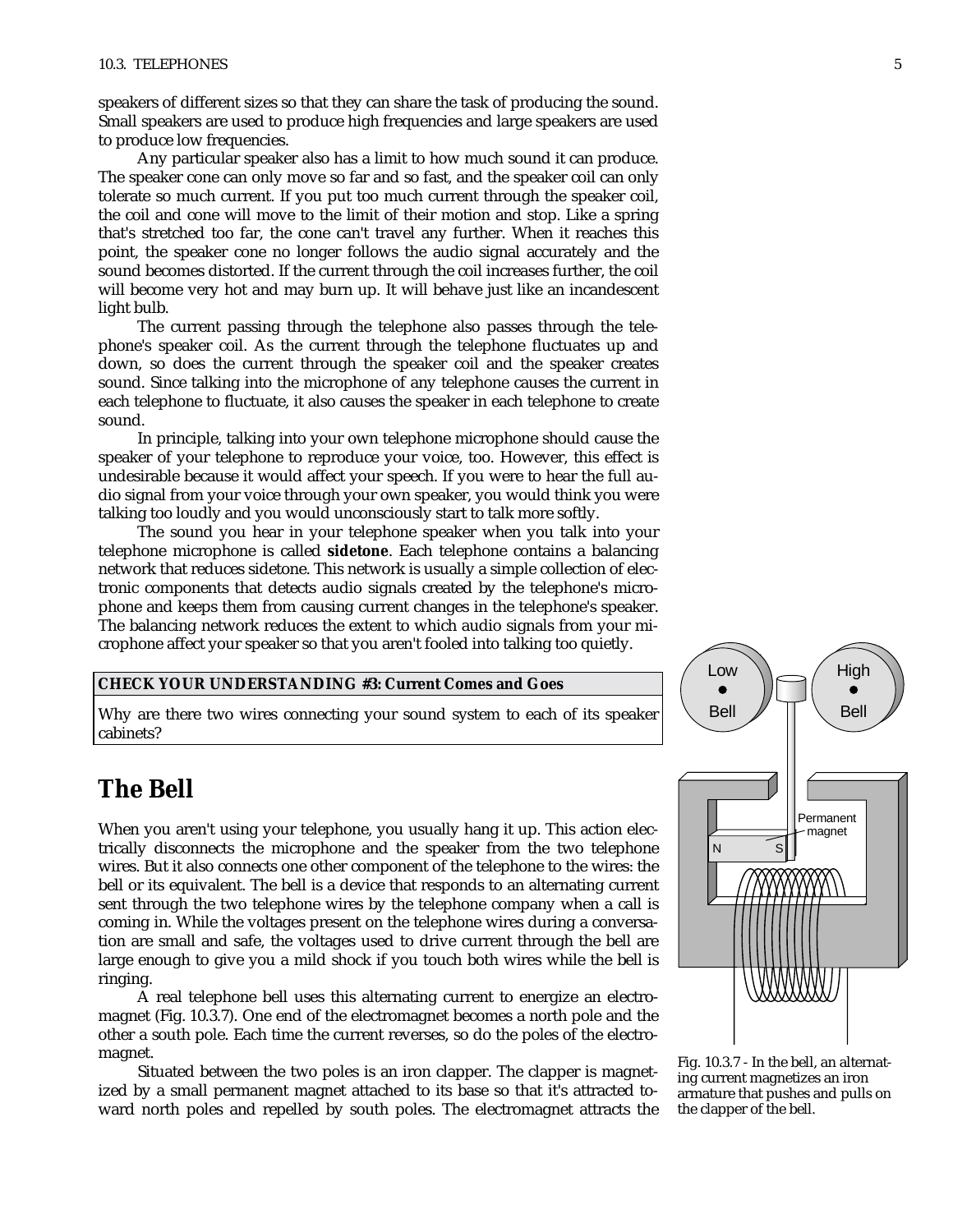clapper first toward one pole and then toward the other. The clapper swings back and forth between the poles as the current reverses and its end strikes two metal bells in the process. The bells ring. The two bells are usually tuned to an octave interval. That means that the high-pitched bell rings at twice the frequency of the low-pitched bell, giving the telephone its characteristic sound.

Most modern telephones have replaced the bell with electronic tones. They use the ring current to power a tone generating circuit and an amplifier, and produce the electronic sound with a speaker.

#### **CHECK YOUR UNDERSTANDING #4: People-Powered Telephones**

In movies, you occasionally see someone turning a hand-crank on an oldfashioned telephone. Turning that crank rings a bell in the operator's office. How does this work?

## **Receiving and Making Calls**

When the telephone rings and you pick up the receiver, you activate a switch that disconnects the bell from the two telephone wires and connects the speaker and microphone to those wires. The telephone's electric resistance suddenly decreases significantly. The telephone company detects the sudden decrease in electric resistance and it determines that you have received the telephone call. It stops sending the ring current, electrically connects the wires of the calling and receiving telephones, and begins to provide the steady current the telephones need in order for you to begin communicating. It also begins charging for the connection if someone is paying by the minute.

When you are done with the call, you hang up the telephone. The telephone company detects the sudden increase in electric resistance and it notes that you have hung up. It stops providing the steady current and stops charging you for the connection. If more than one telephone was active in your home, the telephone company doesn't see the rise in resistance until all of the telephones have been hung up. That's why even a single telephone that is "off the hook" will prevent all the telephones from working properly.

There are presently two forms of dialing: rotary and touch-tone. Rotary dialing has been almost completely replaced by touch-tone but the phone company still recognizes rotary dialing. When you make a telephone call using an oldfashioned rotary dial telephone, a complicated switch with a built-in mechanical timer goes to work. This switch briefly hangs up the telephone several times. When you turn the dial, you are winding the timer. When you let go, the timer unwinds and briefly hangs up the telephone several times in rapid succession. When you dial the number 5, the timer hangs up the telephone 5 times. The telephone company detects these brief hang-ups and uses them to control the automatic switching equipment that arranges the call. In fact, a person with a quick and steady hand can dial a rotary telephone by tapping the switch that hangs up the receiver. If you tap that switch five times, each separated by about a quarter of a second, you will dial the number 5.

Touch-tone telephones signal the telephone company by placing pairs of electronic tones on the telephone line instead of voice sounds. Actually, the wires don't carry the tones as sound—they carry the two tones as two alternating currents. When you press the 5 button on a touch-tone phone, two electronic devices in the telephone are activated and each produces a tone. The current flowing through the two telephone wires fluctuates with these two tones. The electronic devices that create these tones derive their power from the current through the two telephone wires, as do any other electronic devices in the telephone.